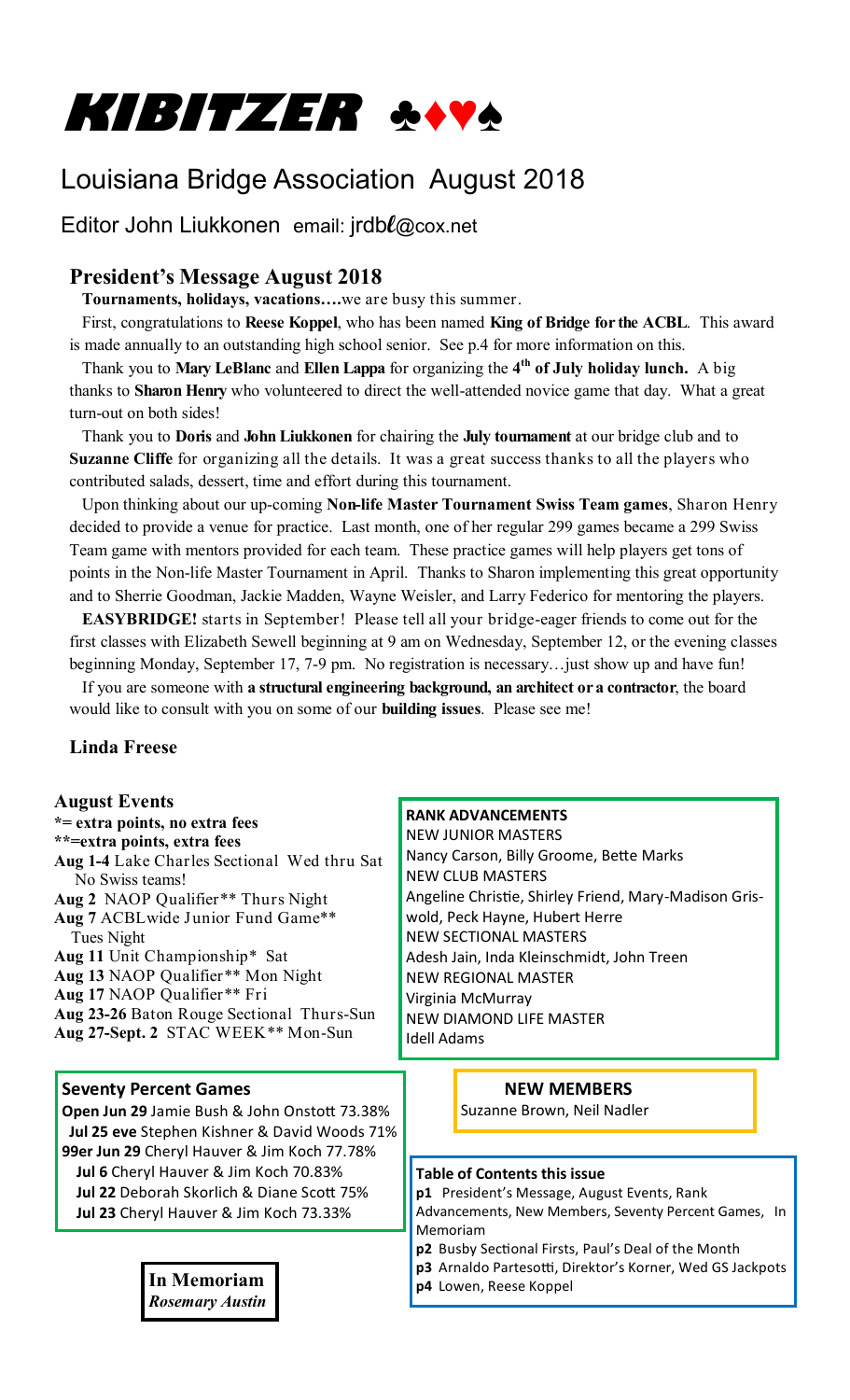#### **Busby Sectional Firsts**

#### **Thurs AM**

**0-20** Debbie Reily & Dede Redfearn

**299er** Buddy Massey & Robert Reich; Gregory Ross & Helen Ross Flt F

 **Open** Janice Henderson & Frances Schenk; Doug DeMontluzin & Joann Ippolito Flt B; Erin O'Sullivan & Paul Rosenblum Flt C

#### **Thurs PM**

**299er** Buddy Massey & Robert Reich; Diane Scott & Stacey Williams Flt F

**Open** Idell Adams & Larry Federico; Sheryl Thompson & Linda Conner Flt B

**Fri AM** 

**299er** Buddy Massey & Robert Reich; Kathy Plauche & Mary Beth Fine Flt E

**Open** Joan Van Geffen & JF Lowenstein 77.46%; Pat Brion & Charles Brion Flt B

#### **Fri PM**

**299er** Ronald Ocmond & Gary Bergeron; John Treen & Quin Bates Flt E

**Open** Rick Logan & Jamie Bush; Ellie Brammell & Lynne Hand Flt B; Cappy McIver & Molly Sylvia Flt C

#### **Sat AM**

**299er** Kitty Klaus & Lucinda Stentz; Sarah Dabney Jacob & Quin Bates Flt F

 **Open** Jay Segarra & Michael Moses; Marilyn Methvin & Red Hailey Flt B; Erin O'Sullivan & Reese Koppel Flt C **Sat PM**

**299er** Mary Jane Gelpi & Annette McCaffery

 **Open** Larry Federico & Idell Adams; Juanita Heidingsfelder & Erin O'Sullivan Flt B; Charles Brion & Pat Brion Flt C **Sun Swiss** 

**Bkt 1** Chuck Pitard-Rick Logan-Jamie Bush-John Onstott

 **Bkt 2** (tie) Ellie Brammell-Colleen Walker-Jackie Madden-JoAnn Ippolito AND Keenan Romig-Lynn Giordano-Suzanne Cliffe-Juanita Heidingsfelder

**PAUL'S DEAL OF THE MONTH** Let's start with a question to set the scene for this month's sad bidding fiasco. **QUESTION:** Under what circumstances is it appropriate to use Blackwood when the asker holds a low doubleton, tripleton or longer in an unbid suit? **ANSWER**: None! **THE REASON**: Unless the responder has every missing keycard, the asker cannot determine whether there are zero, one, two or more losers in the unbid suit. Here's a hand from a club game June 12th of 2017 which illustrates why that rule is a good one.

| N                                                  | $A$ Axx         |                  |
|----------------------------------------------------|-----------------|------------------|
|                                                    | <b>VAKOXX</b>   |                  |
|                                                    | $\triangle$ xxx |                  |
|                                                    | ♣Qx             |                  |
| W                                                  |                 | E                |
| $*K10x$                                            |                 | $*$ QJ $9$ xx    |
| $\blacktriangledown$ <b>J</b> $\chi$ $\chi$ $\chi$ |                 | $\mathbf{v}$ x x |
| $\triangle$ lx                                     |                 | $*$ KQ109x       |
| $*109x$                                            |                 | ٠х               |
| S                                                  | $*xx$           |                  |
|                                                    | Vx              |                  |
|                                                    | $*Axx$          |                  |
|                                                    | $A KJ8$ xxx     |                  |

I sat South and opened 1C, vul vs not vul. West passed and my partner, North, responded 1H. East, with his weak two suiter, bid 1S, although 2NT (unusual or "sandwich" NT) would have been more descriptive. The South hand, an "in between" type, was slightly too light to jump to 3C, so I rebid 2C, itself a slight underbid. The auction had been and proceeded 1C-P -1H-1S-2C-P(shouldn't W have bid 2S?)-2S, North's 2S cuebid being ambiguous for the moment, either asking South for a spade stopper or showing game forcing strength, the  $x$  meaning to be clarified in further bidding. Having no spade stopper, I had little choice but to rebid 3C, another slight underbid, made because I did not want to bypass 3NT, which North might wish to bid. To my pleasant surprise North raised to 4C. Readers, 4C "sounds" a bit like an invitational raise but it was a strong, game forcing call. Remember, North was an unpassed hand, had bid 1H forcing, had cuebid 2S, now known to be game forcing, was unlimited in strength and was supporting my thrice bid trump suit, so we were "on our way

to the races," so to speak, now that we had establish "trump suit agreement in clubs." Holding an excellent club suit, the Ace of diamonds (an unbid suit), only one heart opposite a strong bidding North hand and only two spades opposite a now known spade control cuebid, I launched into 4D, so called "Minorwood" (kickback) asking for keycards, with clubs being trumps. That's when the roof caved in. When West asked what 4D meant, North replied that his 4C was "Minorwood" and that my 4D showed that I had only one keycard. North then bid 5C to sign off (by happenstance his correct response to my 4D to show two keycards plus the trump queen, which is what he held) and East passed. And there I was, fully aware that my partner had bid 5C, thinking that I had only one keycard, when I actually held three, which turned out to be all of the missing keycards. (My partner would have survived his"forbidden" Blackwood keycard ask when holding three losing unbid diamonds.) I initially thought of bidding 7C to correct partner's error (I held two keycards more than he thought I had), then I thought of bidding 6C on the theory that most pairs would play 6C with our cards, when I realized that I would likely be thought to be unethical if I bid anything more at all. So rightly or wrongly in my reasoning about "what was the ethical thing to do," I wrote the board off in my mind as a well earned "zero" and sadly said "I pass" as I put down the green card. (At matchpoints I have a self-imposed rule that I will not play five of a minor suit except on April Fools' Day.) And so I ask you, dear Reader, what would you have done if in my shoes that day? Bid 7C and gone down one, which would have been "poetic" justice? Bid 6C and feel guilty? Or pass 5C and write off the board as just another unfortunate bad result? Bridge can be such a tough game, especially in such unanticipated circumstances.

**P.S.** Some partnerships play that trump suit agreement at the four level, in this column North's 4C, is itself "Minorwood". With rare exception, our preference is otherwise, so that "agreement" is not the "ask", thereby making "kickback", in this case "4D" by South, the "ask". North's forgetting this rule is what caused the bidding confusion in our auction.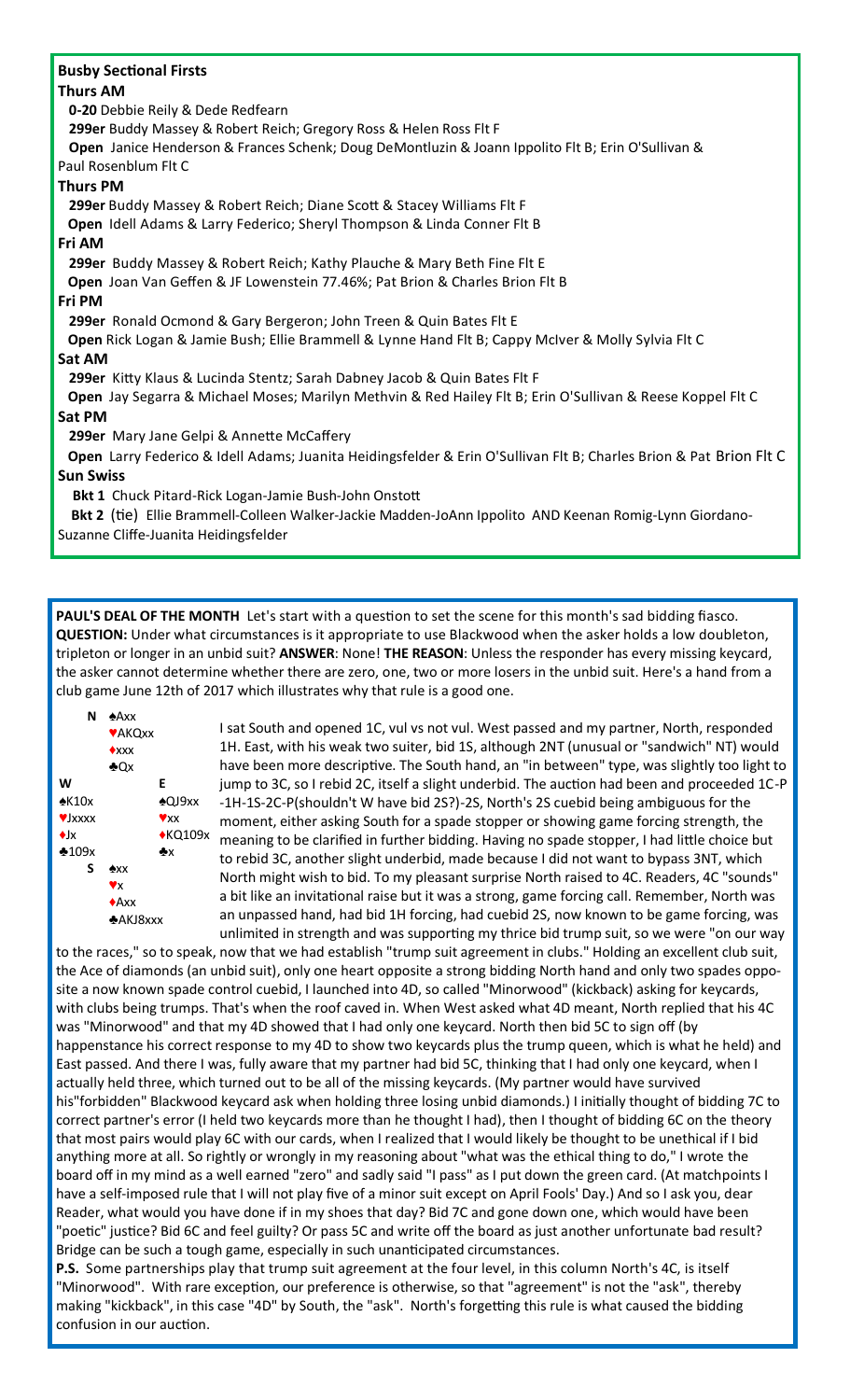#### **Fireworks!** by Arnaldo Partesotti

 When both pairs at the table hold two-suited hands, you never know who can make what. Sometimes both pairs can make game, and sometimes they both can even make a slam. It is usually said that the 5-level belongs to the opponents. In the case of 2-suited hands with a fit, however, my (not so solid) advice is to "bid on", which is good insurance, particularly at IMPs. At matchpoints, who knows? Passing might be the right strategy.

Playing South recently, vulnerable against not, I held the usual collection of flies:

#### ♠85 ♥J92 ♦AQ92 ♣T543

 RHO (Dealer) opened 2♥, weak, I passed, and LHO bid 2♠. How do you play this with your trusted partner? Is it forcing to game, forcing 1 round, or not forcing at all (partner, we have a misfit and I believe that my Spades are better than your Hearts.) I do not have a suggestion, forcing 1 round is the common treatment, just make sure that you and Partner are on the same wavelength. Anyway, over 2♠ partner came alive with 4♦. Logic says that to make this bid, vulnerable, when I am holding the ♦A and ♦Q, Partner must have 7 or 8 Diamonds and a great distributional hand with values on the side. RHO bids 4♠, I bid 5♦ (I owe it to partner if he can bid 4 vulnerable on his own), LHO bids 5♠ which is passed around to me and I Double, everybody passing. The full hand is below left.

|                | North V         |                 |
|----------------|-----------------|-----------------|
|                | $\bullet-$      |                 |
|                | VA              |                 |
|                | <b>◆KT86543</b> |                 |
|                | $*$ A9762       |                 |
| <b>West NV</b> |                 | <b>East NVD</b> |
| *AKJ97642      |                 | $*$ QT3         |
| $\sqrt{276}$   |                 | <b>♥KT8543</b>  |
|                |                 | $\bigstar$      |
| ♣QJ            |                 | $*K8$           |
|                | South V         |                 |
|                | $*85$           |                 |
|                | V192            |                 |
|                | AQQ92           |                 |
|                | $\ast$ T543     |                 |

Partner cashed the ♥A, the ♣A and switched to a Diamond but it was too late, 5♠ made. Notice that if partner had not cashed the ♥A declarer might misguess the Hearts, losing the ♥Q to the ♥A and going down. In reality however I had no business doubling with zero defensive tricks. If I had not doubled partner might have gone on to 6♦, which makes on the 2-2 split of the Clubs. As I said at the beginning, when in doubt, holding double fits, bid one more!

**Editor's Note**: In last month's Arnaldo column there were some typos involving the second hand in that column. These typos have been corrected and the July Kibitzer now posted at our website contains the typo-free version of that column. **Sorry about that!**

#### **Direktor's Korner**

**This month's topic**: what riles the director **Director in Charge**: Mr. Cranky

Just a little information about things that truly rile Directors!

 The most frustrating situation for Directors is "Slow Play." Bridge is a timed event. Most slow play is a result of poor time management. Discussing with partner, everything that partner did incorrectly, should be done in the "Post-moron." (We know that your own play was flawless!) Furthermore, staring at the cards in your hand will not change the spots.

 Another top issue is arguing with the Director about a ruling. Do Directors make mistakes? Of course we do. But in difference of opinion, the "smart money" will always be on the Director!

 Finally, we ask that everyone please check their ego at the door. If the egos get any bigger, THERE WILL BE NO MORE ROOM FOR THE PEOPLE.

### **Wednesday Grand Slam Jackpots**

**Jul 11** Sherrie Goodman & Carol Bagalman **Jul 25** Dee Moses & Joan Van Geffen, Daisy Vandenburgh & Juliette Dubea, Jean Talbot & Judy Katz, John Onstott & Howard Parker